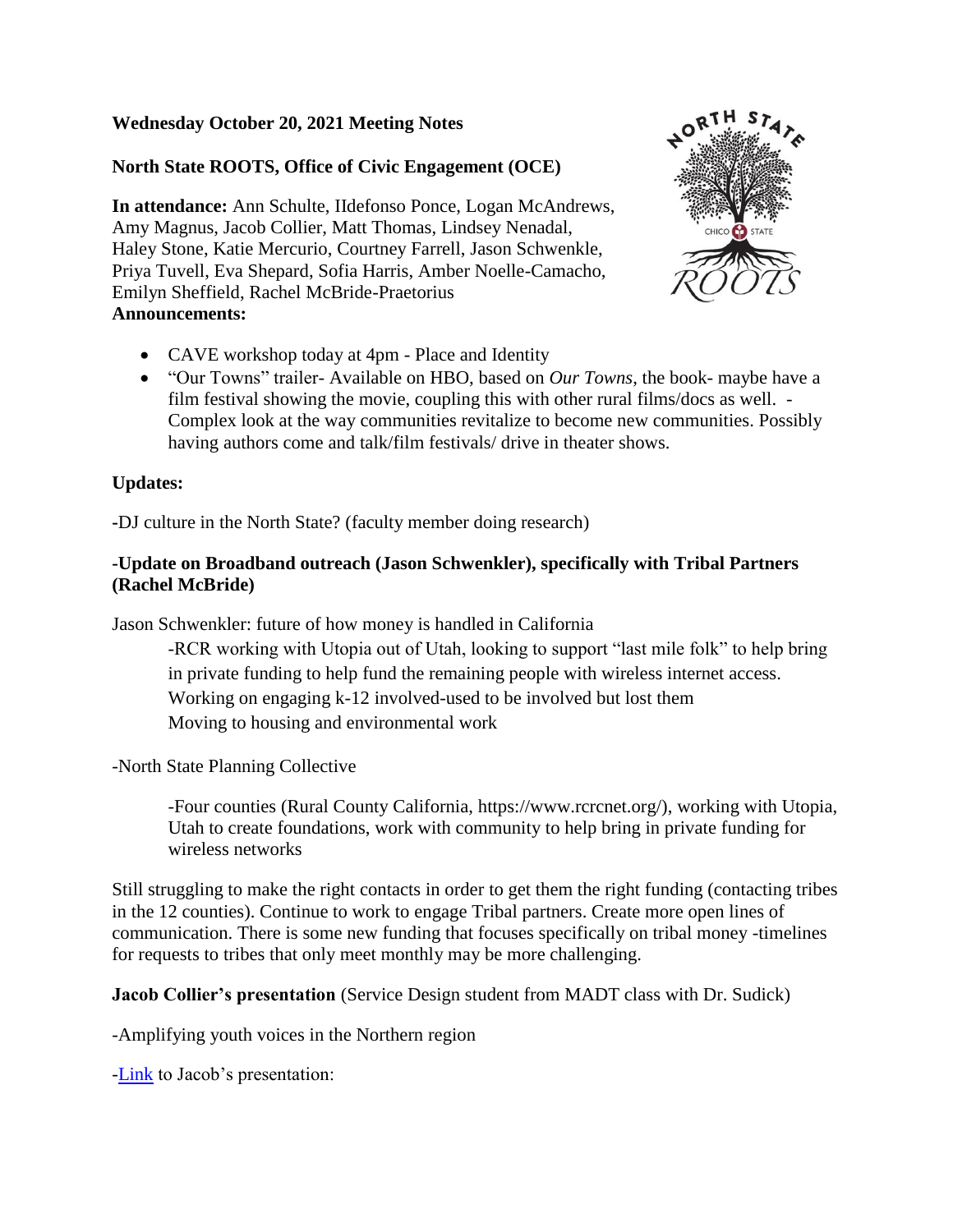**Problems:** Losing young people to cities; Stigma of small towns; Lack of entertainment and more opportunities in bigger cities

**-Group 1**: Creating/expanding more counseling opportunities looking into career and life guidance, an option for those not attending college

**-Group 2**: LGBTQ representation, increase investment in those communities and provide support

**-Group 3:** Research, looking into the most wanted amenities for youth groups (ex: movie) theaters, etc.)

**-Group 4:** create centralized locations to allow for youth to congregate and have access to the internet for work as well as socializing. (Video from group was shared)

**-Group 5:** working with local businesses to provide free internet to the areas around them

**-The Design Process:** Working on research; Changing and adapting their ideas; Contacting people in the relevant areas of their services

### **Questions/comments following presentation:**

**-**How was the video made?: Program that records, drawn on a tablet, and changes the speed to put the video together.

-KIXE PBS station was interested to have something like this specifically for our region. <http://mygpsforsuccess.com/> (provided by Ann Schulte)

#### **-Discussion about Importance of WiFi Access**

Looking to start a center in Red Bluff modeled after Stoble.

Sofia Harris [\(Sharris@rbhsd.org\)](mailto:Sharris@rbhsd.org) - School counselor and has an equity club with students in Red Bluff- expressed interest that providing WiFi in rural Red Bluff would greatly benefit students

Dr. Magnus- working on food security/ food issues and addressing it.

-Internet is not enough, need tools such as phones, computers, etc in order properly use

-Libraries are great space as well

-Jacob: include WiFi in food trucks to cast a wider net

## **-Opportunities for Chico States to contribute in their home communities (Magnus/Schulte)**

-Course work, programs etc. Youth center in Red Bluff is an option

-Examples from previous years: